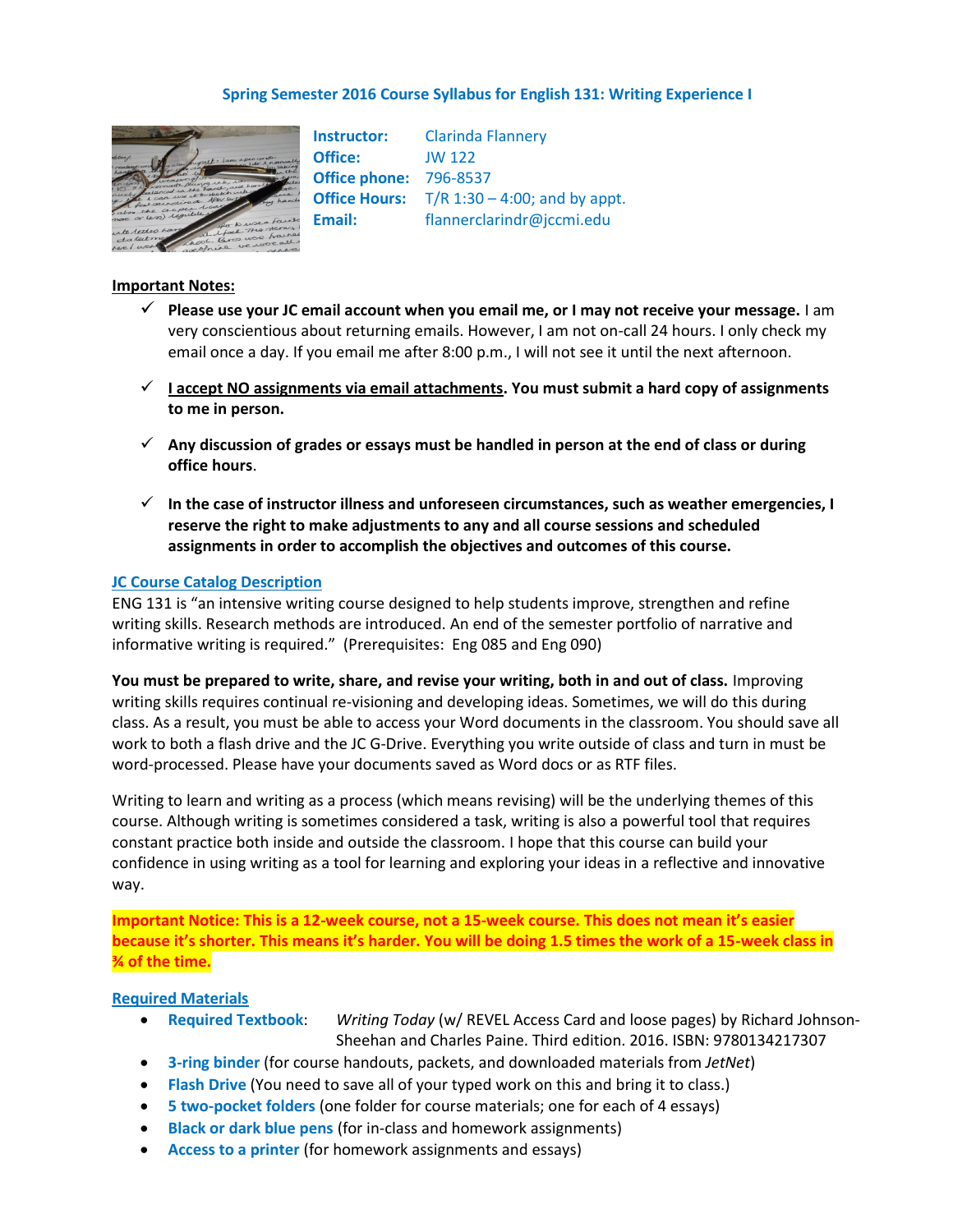**Associate Degree Outcomes** The Board of Trustees has determined that all JC graduates should develop or enhance certain essential skills while enrolled in the college. Several of these Associate Degree Outcomes are addressed in this class, including writing clearly, concisely, and intelligibly and working productively with others, recognizing individual contributions to group success.

## **ADO #1: Writing Clearly, Concisely, and Intelligibly (Developing)**

**Writing Skills** that we will work on together include:

- Process—using pre-writing, drafting, revising, editing
- Purpose and Audience—understanding how purpose and audience influence style and tone
- Organization and Development—using effective organizational structure, examples and details to support ideas and content
- Meaning/Understanding—researching and writing for further understanding and knowledge
- Use of Sources & Documentation—demonstrating appropriate documentation
- Language—attempts and practices correct grammar and mechanics

## **ADO #9: Working in Small Groups (Developing)**

**Team Work Skills** that we will work on together include:

- Participating—contributing fully to group work
- Making Collective Decisions—establishing procedures for consensus
- Supporting Team Members—respecting individual contributions
- Evaluating—reflecting on group processes and outcomes

**Performance Objectives:** In conjunction with ADOs 1 & 9, the following outcomes refer to the specific skills that learners are expected to develop as a result of the instructional process in English 131:

| <b>Critical Thinking, Reading, and</b>                                                               | <b>Rhetorical Knowledge and</b><br><b>Conventions</b>                                                         | <b>Electronic Environment</b>                                                                                                         |
|------------------------------------------------------------------------------------------------------|---------------------------------------------------------------------------------------------------------------|---------------------------------------------------------------------------------------------------------------------------------------|
| <b>Writing Processes</b>                                                                             |                                                                                                               |                                                                                                                                       |
| Practice active reading<br>$\bullet$<br>strategies<br>Identify and contextually<br>٠                 | Use genre specific<br>$\bullet$<br>strategies, voice, tone,<br>and perspective to<br>achieve rhetorical goals | Use Microsoft Word to<br>$\bullet$<br>compose, revise, and save<br>documents                                                          |
| evaluate assumptions,<br>points of view, stylistic<br>choices, and implications<br>born of reasoning | Recognize conventions of<br>writing distinctive to<br>specific disciplines                                    | Locate research material<br>collected from electronic<br>sources, including library<br>databases and other<br>electronic networks and |
| Offer formative feedback<br>on others writing in peer<br>review sessions                             | <b>Employ Modern Language</b><br>Association (MLA) style in<br>academic writing                               | internet sources<br>Use college learning<br>management system                                                                         |
| Use genres to navigate<br>complex rhetorical<br>challenges                                           | Writing in Plain Style-<br>simple and direct<br>language                                                      |                                                                                                                                       |
| Distinguish one's own<br>ideas from those of others                                                  |                                                                                                               |                                                                                                                                       |
| Practice metacognitive<br>reflection                                                                 |                                                                                                               |                                                                                                                                       |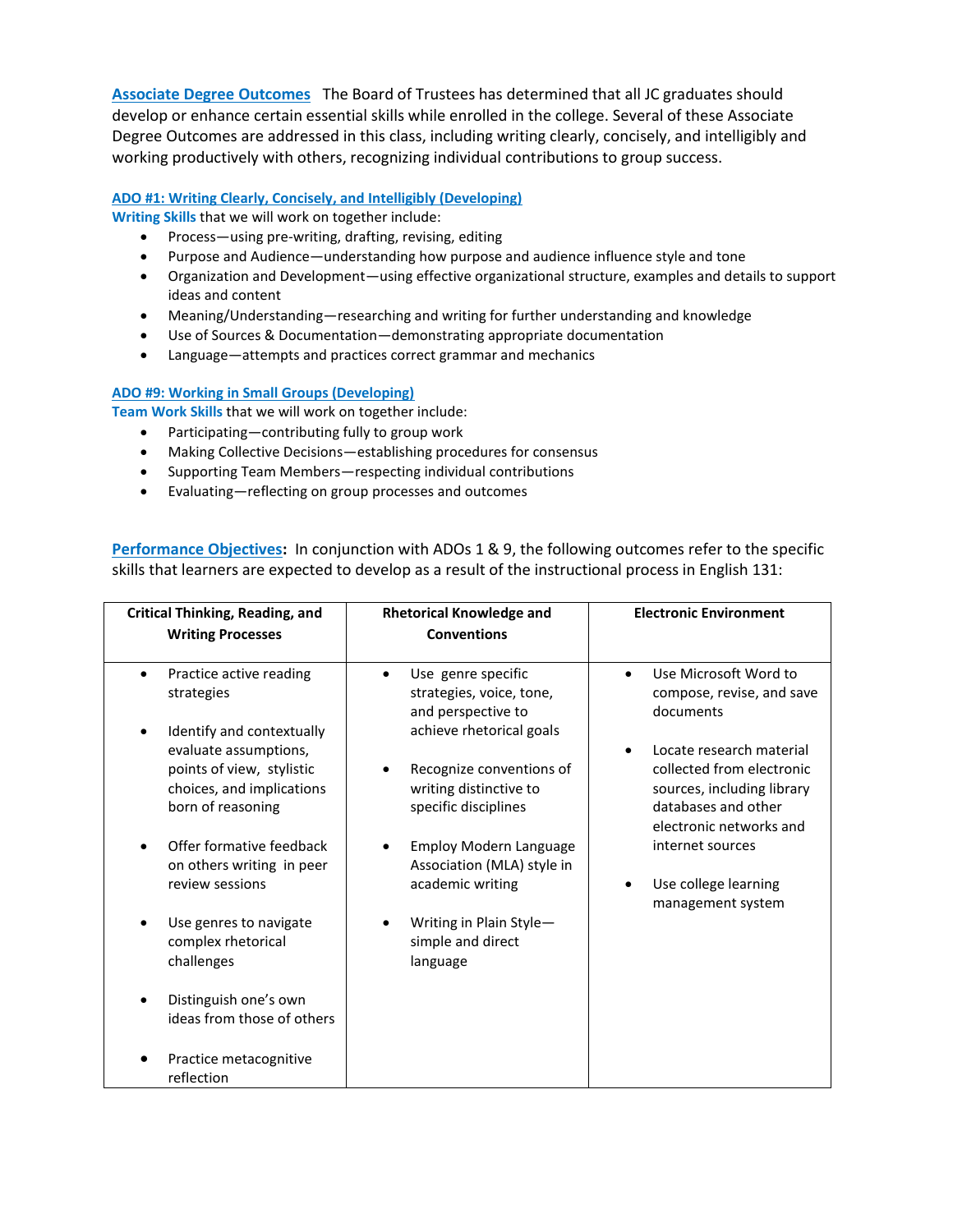## **Course Design**

The primary business of this class is to improve your writing skills. We write, rewrite, think about writing, read about writing, and find various uses for writing. This means we will think critically as we examine words, language, communication, and meaning.

**L**anguage forms who you are, how you function, and how you view the world. By writing and sharing your writing, you may discover and/or reveal things about yourself to others. This process can be intimidating and sometimes frightening. It can also be rewarding and sometimes exciting. Risk-taking is part of the process of improving your writing and of learning.

The classroom environment, the small community of writers that we (as a class) create, will help support you in your efforts to become a better writer. You must willingly help and support others in return.

Each class period we will discuss writing and reading, analyze assignments, or talk about strategies and methods used in written communication. We also will explore ways to stimulate ideas; develop and organize ideas; edit; respond to classmates' writing; and eliminate common grammatical errors. We will practice various kinds of writing in class, and you will have time for your own writing during most classes. The atmosphere is loosely structured and informal, allowing you to progress at



your own individual pace. This allows me to observe you in the writing process and offer suggestions or help you with specific problems.

## **Your Responsibilities**

Your primary task is to improve your own writing skills. This means that you must practice, experiment, discover, and create as you learn about how you write in order to determine your strengths and weaknesses and learn how to overcome problem areas.



I expect you to prepare for the class by doing the following: read the text and other assigned readings, hand in daily work and drafts on time, share your writing with others, respond to your classmates' writing, actively participate in class, work with me individually, and most importantly, write and revise your essays, both in and out of class.

## **My Responsibilities**

I will do everything I can to assist you. I'll read your writing and respond to as much of your writing and your revisions as I possibly can. I will introduce concepts that may help you become a better writer, lead class discussions, form small groups, share readings and writings, help you individually, and encourage you.

I'll provide class time for you to discuss and explore strategies for successful writing. I'll class time for drafting and revising. Sometimes you'll break into pairs or small groups for sharing and responding to each other's writing. Sometimes I'll informally lecture—a way to see where you're going as a group and what you need next. I'll use course materials to spark writing ideas and topics. Most of all, I'll provide opportunities for you to share ideas.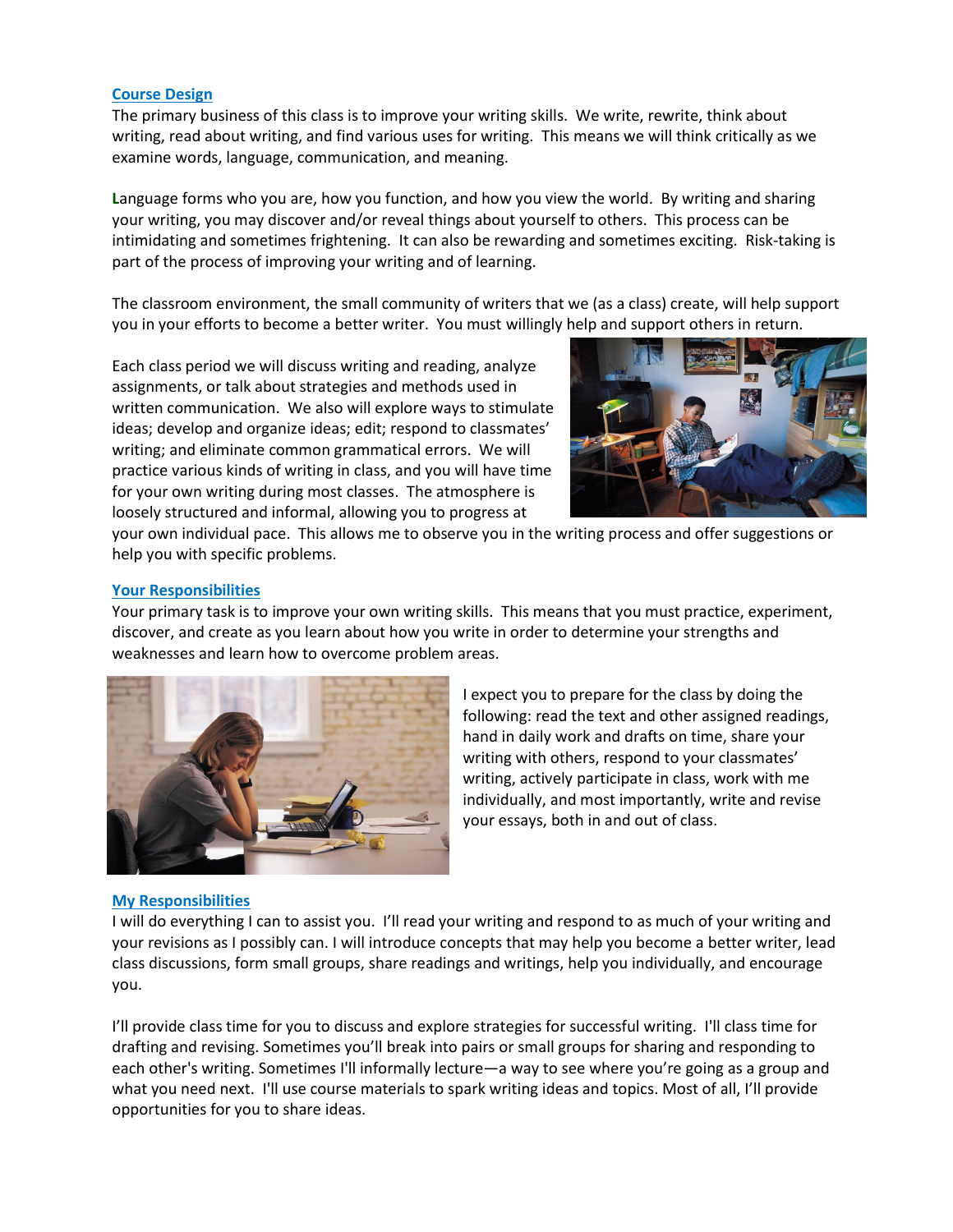## **To Be Successful in This Class, You Must Accept and Live by the Following "House Rules":**

- Come to class regularly and expect to work in small groups on a regular basis
- Put thought and energy into your assignments and turn them in on time
- High grades are given for quality work, not simply turning thing in; grades are based on quality
- There's no credit for showing up; you're *supposed* to be here and get your work done
- Be respectful of people, including me; if you're not, you will be asked to leave
- For physically threatening and/or verbally abusive behavior, security will be called—zero tolerance
- If you know you won't be in class regularly, or you're planning a vacation in the middle of the semester, this is not the class for you; you might consider a hybrid or online course
- There aren't excused absences in college; since you signed up for the class, you're expected to be here; if you make appointments during class time, what can and can't be made-up is dictated by these syllabus policies, not whether or not you have a good excuse—plan accordingly
- All techno-devices need to be turned off and put away when class starts. This means OUT OF YOUR SIGHT, NOT ON YOUR LAP, AND NOT ON THE TABLE. When class begins, I expect you to take out ear buds, close laptops or notebooks, and put phones and hand-held devices away. If you need to be on your device, leave the classroom and then return when you're finished. If I see you texting or looking at your phone in class, you will receive a written penalty. There will be no discussion or negotiation about it. It's my call, so as long as your devices are put away, no worries. These penalties affect your grade: **Every written penalty you receive results in a deduction of 1% of your Final Grade**. This means if you receive ten penalties, your final grade will be lowered by 10%; twenty penalties, 20%. This adds up fast because you can receive more than one penalty on any given day. When I see you touching or even looking at your phone, it's a penalty. NO EXCEPTIONS TO THIS.

**Important note:** There is a tendency for people to say something is "not fair" when they don't like it. However, the principle of fairness is not based on whether or not we like something. The principle of fairness is based on whether or not rules are applied equally to all. My policies are fair because there are no exceptions to them. "House Rules" apply to everyone. Be sure you understand this.

## **Grading Scale:**

We don't use letter grades at JC. Grades are based on a 4.0 scale, with 4.0 being *Masterful.* You must earn a 2.0 in this class to earn credit for the class. Less than a 2.0 is considered failing. This means you will need to re-take the class and pass it before it meets pre-requisite requirements for other courses or for transfer to other colleges and universities. I have provided how the numeric grade equates to a letter grade, but you will see a numeric grade on your student record. Grading scale:

| % earned     | Grade received |                                                               |                                 |
|--------------|----------------|---------------------------------------------------------------|---------------------------------|
| 95-100       | $4.0(A) =$     | masterful work (superior; above and beyond what was expected) |                                 |
| 89-94        | $3.5(B+)$      |                                                               |                                 |
| 84-88        | $3.0(B) =$     | work completed correctly and well                             |                                 |
| 78-83        | $2.5(C+)$      |                                                               |                                 |
| $72 - 77$    | $2.0 (C) =$    | mediocre work                                                 |                                 |
| 66-71        | $1.5(D+)$      |                                                               |                                 |
| 60-65        | $1.0(D) =$     | unsatisfactory work                                           | If your final grade falls below |
| 55-59        | $0.5(D-)$      |                                                               | 2.0, you earn no credit         |
| 54 and below | 0.0(E)         |                                                               | for the course                  |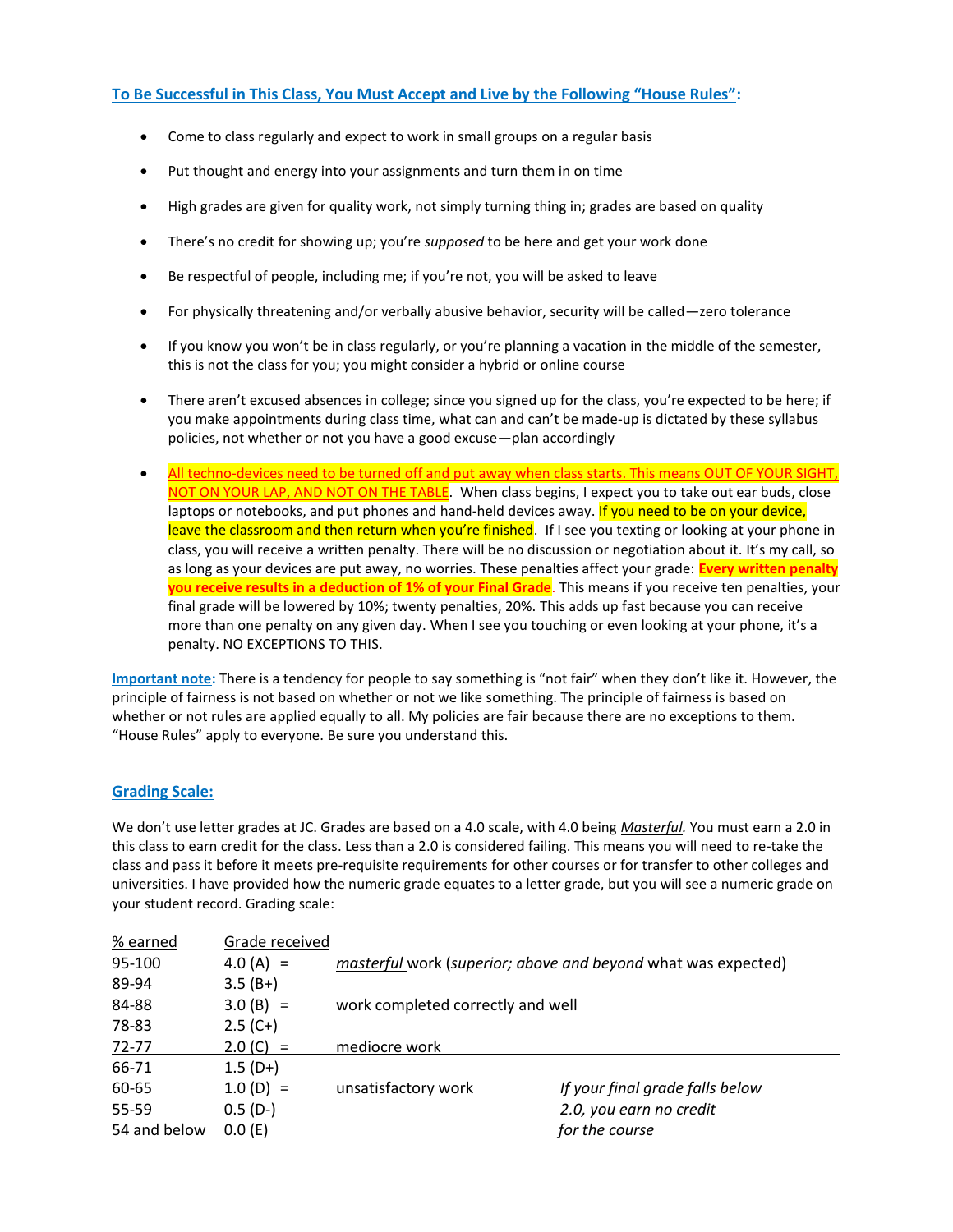## **Intermediate Grading**:

To comply with college policy and federal regulations, we will assign a grade to you after approximately two weeks, five weeks, and eight weeks. The grades assigned are letters with the following meanings:

- o **V**: Verifies that you are participating and your work so far has been acceptable.
- o **H**: Means that you are participating, but your work shows that you may require help in order to complete the class successfully. If you receive an H grade, you will be contacted by the Center for Student Success and offered tutoring services.
- o **Q**: means that you have effectively quit participating in the course. Jackson College is required to drop students who are not producing work or attending class. Just showing up doesn't count. You will automatically dropped from the class if the following occurs. **If I have not received assigned work from you for four classes in a row (in-class activities or homework, as appropriate to the days—quizzes do not count here), and/or you have been absent for four classes without medical documentation stating you needed to be.**

**IMPORTANT NOTE: Students own the responsibility of the effect of being dropped. Being dropped from the class may affect financial aid or housing status. If you are dropped, the drop status will NOT be changed because of its impact on a student's financial aid, housing status, etc. Once Q'd, a student will not be re-added to the class.**

## **Final Grade Criteria**

| • Class Assignments and Homework 40% |     |
|--------------------------------------|-----|
| • Final Writing Portfolio            | 40% |

**Participation 20%** 

## **Class Assignments and Homework (40% of Final Grade)**

Each daily writing and class activity is due the day it is assigned. The daily assignments and activities are practice pieces and ways of generating ideas. In these assignments you will plan, draft, and explore ideas that you may want to write about. All essays assigned must be attended to in both draft and revision stages. They must be completed on time in order to ensure classmate and teacher feedback and to help you stay on track.

## **Final Writing Portfolio (40% of Final Grade):**

**T**his semester, you will be assigned 3 writing projects, called Long Essays. The revised, polished, final versions of these essays are included in your Portfolio, and the grade you receive for them is 40% of your final grade. Before you submit them in your Portfolio, you will get feedback from both your classmates and me throughout the semester. All essays must be submitted to me for comments before they can be included in your Final Portfolio, and only one essay at a time can be submitted. I will work with you as you develop your essays. I will discuss your work and give you suggestions. However, I do not make written comments on essays until they are polished. Polished means the essay is complete and has met all assignment criteria. In other words, you have to earn my written feedback.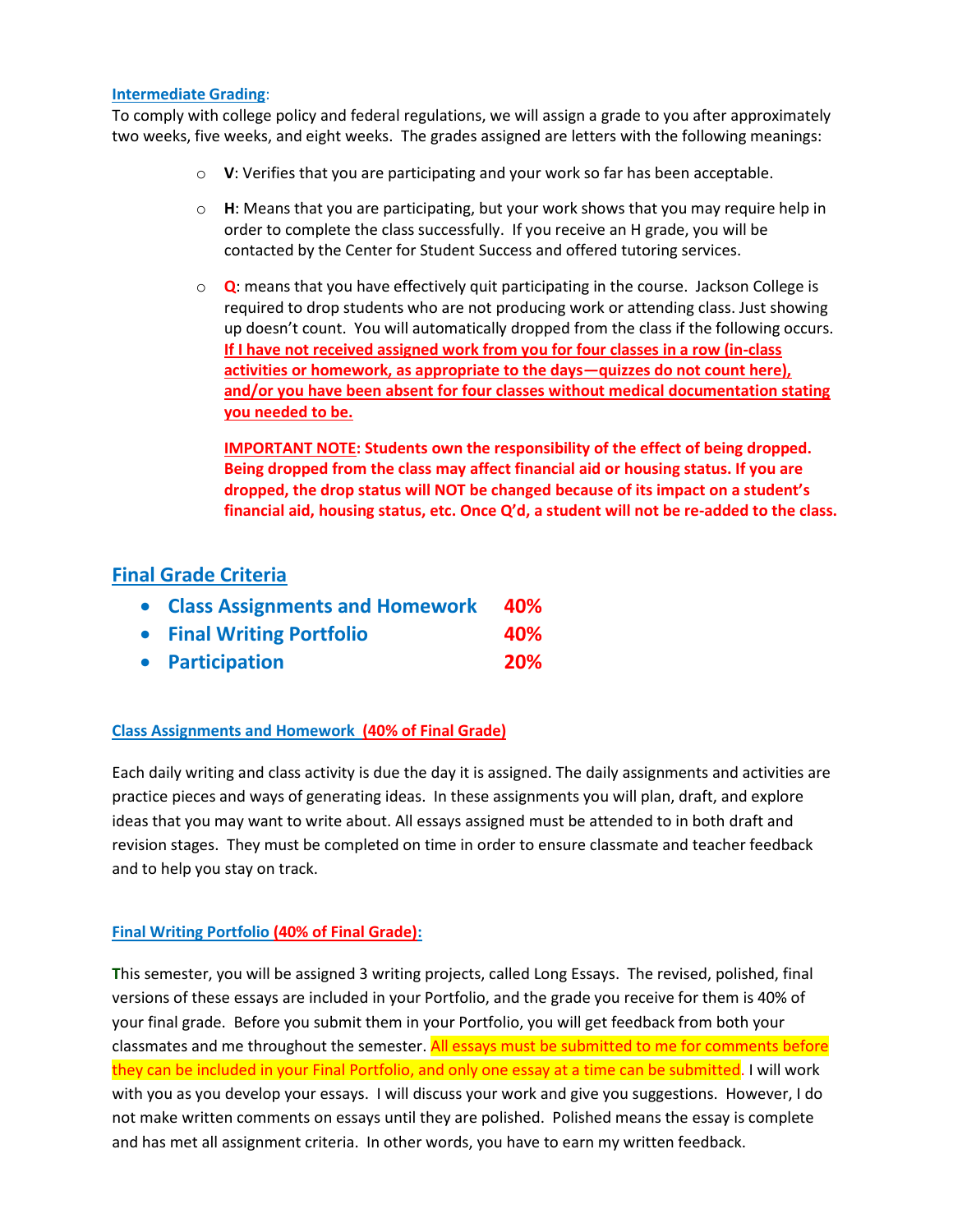## **Participation (20% of Final Grade)**

This is not for simply attending class. It does not mean merely showing up and sitting as a passive observer. It's much more than attending class. Participation means active engagement with whatever is



happening in class. It means actively responding to the issues and activities of this course. This includes having your homework done, so you have something to contribute each day.

The success and liveliness of this class depends on your willingness to speak up, to ask questions, to share your thoughts, ideas and stories, and to help others. I will make every effort to accommodate you. In return, I expect you to make every effort to be prepared for class and ready to participate.

## *FOR YOUR INFORMATION*

## **Center for Student Success**

Located in the Potter Center, the center provides tutoring and other services. Please call (796-8415) or visit for more information. The staff are there to help you succeed in your studies, so please do not hesitate to make use of this free resource for any of your classes.

## **Students with Disabilities**

Students with disabilities who believe that they may need accommodations in this class are encouraged to contact the office of Learning Support Services at 787-0800, extension 8270/8553 as soon as possible to ensure that such accommodations are implemented in a timely fashion.

### **Checking Your Progress**

You can always check your progress by accessing *JetNet*. You can access this from the JC Website. It will show what percentage of credit you have earned. Midterm and final grades (0.0 - 4.0) are posted to your student account on *e-services*, accessible from the JC Website. Any discussion of grades must be done in my office. Because of FERPA, I don't discuss grades during class or via email.

## **COURSE POLICIES—No Exceptions to These—Read Carefully**

**Drop-In Office Hours**—Research studies show that students who visit their professors during office hours generally perform better and receive higher grades. However, students have busy schedules (and lives) and often don't take advantage of office hours. In addition, some students are shy or intimidated at the idea of meeting one-on-one with their teachers. I understand this. However, I know that individual conferences are extremely beneficial. We can get a lot done if we meet and talk about your writing and/or writing assignments. Many students are surprised (and relieved) at how useful these conferences can be. I hope you will take advantage of this service. My office hours are listed at the top of the first page of this syllabus. You simply need to let me know when you would like to see me during those times. If my office hours aren't convenient for you, I'm happy to arrange a time to meet with you.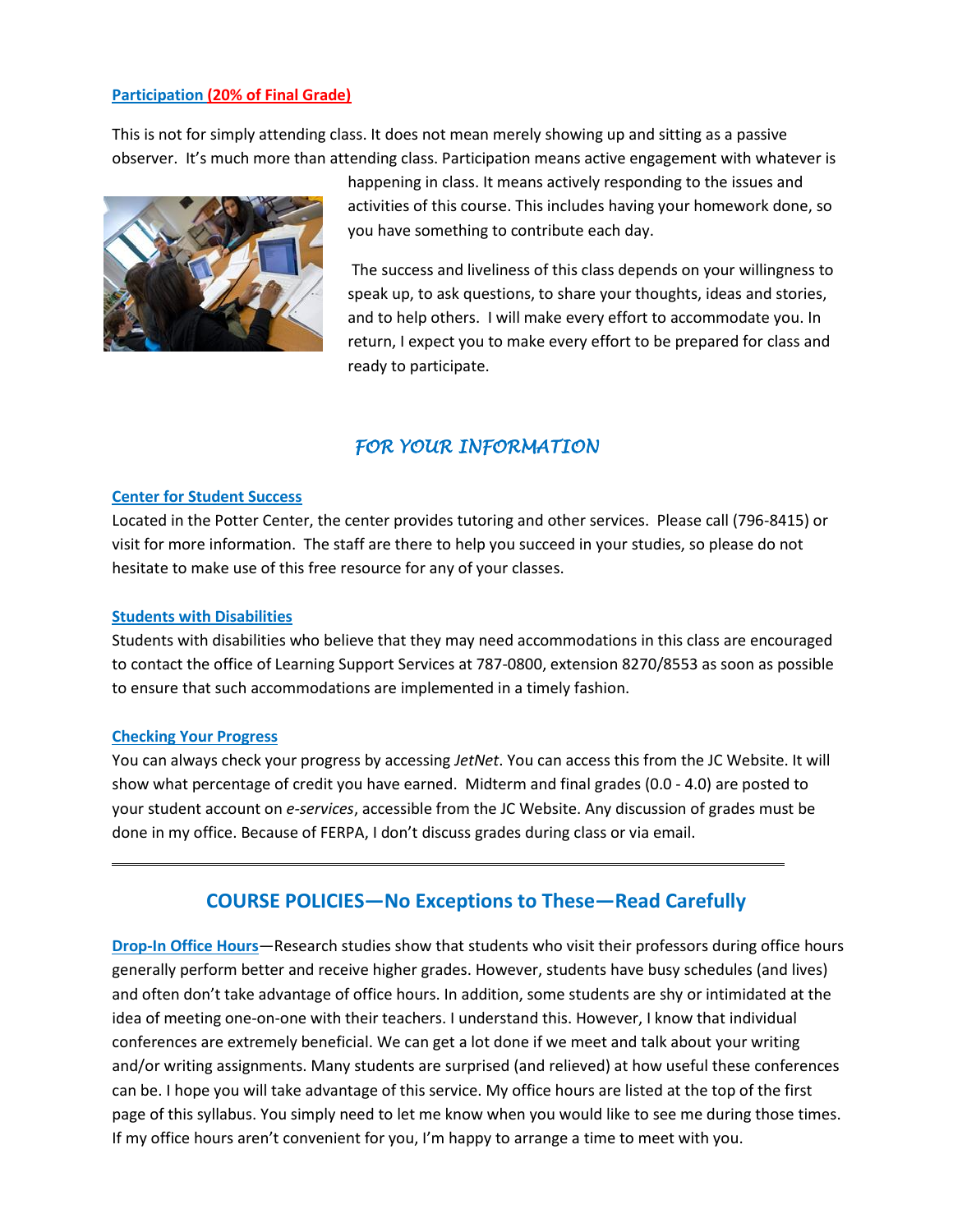**Missing In-class Work (coming in late and leaving early)**—If you are absent, come in late, or leave early and miss an in-class activity, you will not be able to make-up the work. Quizzes are given in the first 10 minutes of class. However, once everyone has turned in their quiz, even if it's only been 5 minutes, the window to take it is closed and cannot be made-up. If you're on time, this won't be an issue for you. Also, if take the quiz and leave early, you lose all credit for the quiz. The point of quizzes is be prepared for class activities, not to take the quiz and leave. Also, one of the ADOs for this course is working collaboratively, which means interacting with classmates. You can't meet this requirement if you're not here. Remember, too, that missed points add up fast. Finally, if you are absent, it is your responsibility to find out what you've missed from a classmate. You also need to check *JetNet* for any handouts or assignments I handed out in class. I *suggest that if you know you will have trouble getting to class on time and/or will be leaving class early on regular basis, for whatever reason—job(s), daycare, commuting problems, or other scheduling conflicts—you will want to drop this class and register for one that will accommodate your schedule.*

**Late Homework**—Homework is due at the beginning of class on specified dates. However, I realize that once in a while things happen beyond our control, so you can turn in any homework assignment up to one class day late, but you will receive only half credit of what you earned on those assignments. If you put a homework assignment in my mailbox and don't attend class, you will receive half-credit for that assignment. If I have collected homework, and you come in late and turn-in homework, you will receive half-credit. Homework can never be turned in more than one class day late unless there is a documented emergency*.* Additionally, you can't make-up in-class work for any reason—including illness. It's logically impossible to "make-up" in-class work or activities. *Important note: Habitually turning in homework late will lower your final grade; after all, half credit means 50%. 50% = failing. This Late Homework policy is intended to give you a break for unexpected emergencies, but to do well, you must meet regular deadlines.*

**Extra Credit**—I will provide just a couple of extra credit assignments over the course of the semester, to make up some credit for missed homework assignments. What this means is if you miss an assignment or two, it can help with that. What it won't do is save your grade for a lot of missed work, nor should it. Additionally, extra credit cannot be turned in late or early; you must be in class on the day it is due to receive extra credit.

**Printer Problems**—In order to do well in this class, having access to a reliable printer is important since most of your assignments must be typed. Printer problems, whether it's accessibility or faulty mechanics, are never an acceptable excuse for not having work done. I don't accept work via email attachments or on flash drives. You must have copies "in hand" when assignments are due. Plan ahead and plan accordingly. Also, if you're having any problems, including formatting documents, you'll need to get help from the JC Solutions Center, located on the second floor of William Atkinson Hall, or The Center for Student Success, BW 125. Since your work is your responsibility, you will need to be proactive about it. See me if have any questions about this.

**Classroom etiquette**—I expect you to be on time every day and prepared for class. I expect you to act like adults and be respectful of everyone—including me. Inappropriate behavior is rudeness, whining, sleeping, swearing, acting out inappropriately, refusing to put electronic devices away, or doing work for other classes. If you are sleeping in class, I reserve the right to publicly wake you up. You are not mentally present if you are asleep, which means you can't contribute to the class. In instances of abusive and threatening behavior, you will be asked to leave, security will be called, and the incident will be reported to the Dean. Everyone has the right to feel safe, including me.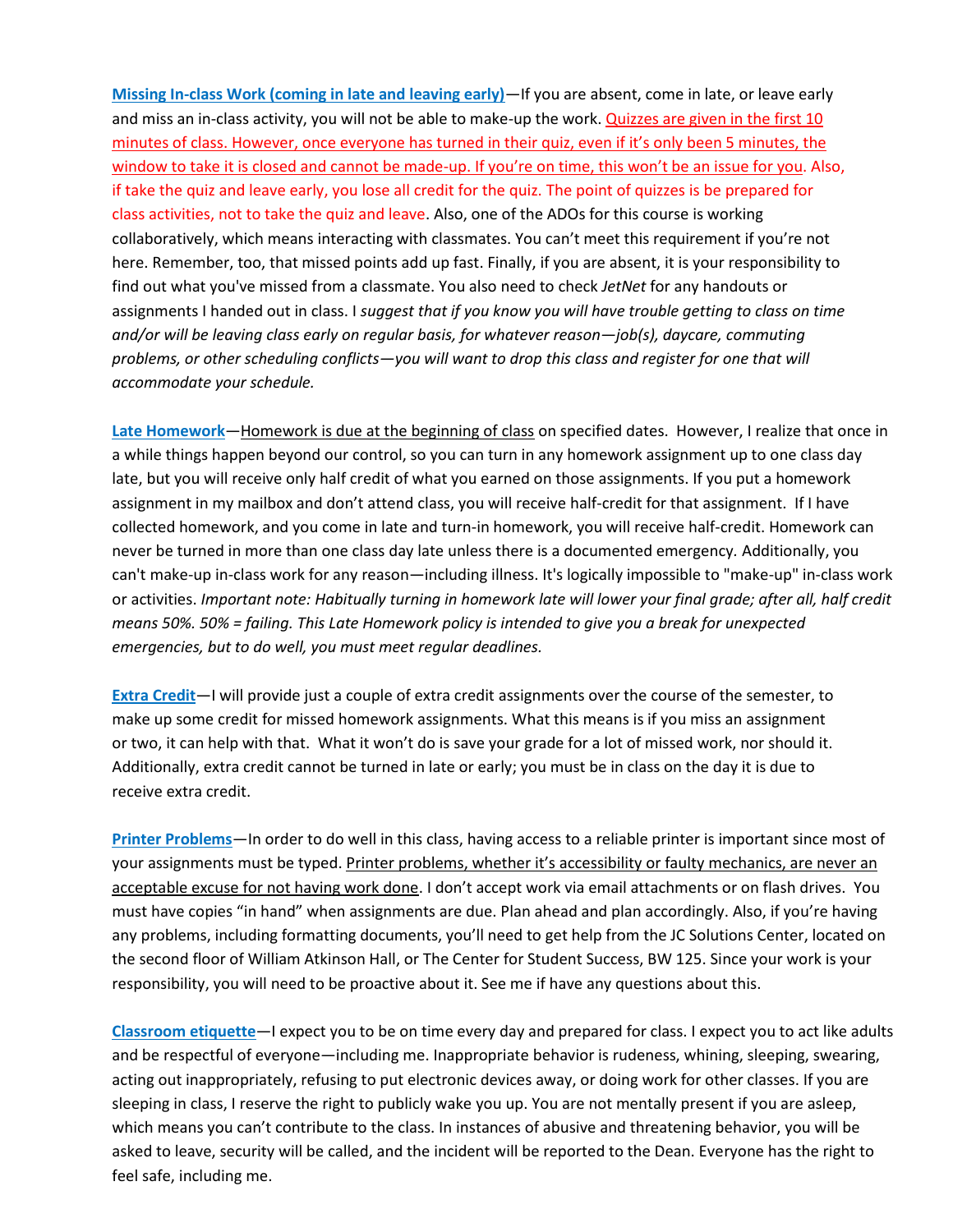**Academic Honesty**—JC has an academic policy that is stated in your student handbook, as well as being posted on the JC Website. I adhere to the JC policy in this class. In essence, the policy requires that all work must be done by the student whose name it bears. It requires you not anyone in cheating, that you acknowledge all sources, that you not submit another's work as your own (plagiarism), either directly copied or paraphrased from another source, published or unpublished. If you commit plagiarism, it will result in a failing grade for that assignment, and is grounds for removal from the class. It can result in dismissal from the college. A clear case of plagiarism will be reported to the academic dean. Dismissal for dishonesty will affect your credit rating and ability to receive financial aid.

**Incomplete grades**—In accordance with the JC policy for incomplete grades, incompletes are only granted to students who have demonstrated good standing in the class and who have a passing grade at the time of an extenuating circumstance that precludes completion of the course. Documentation validating the circumstance will be required. Incomplete grades are not intended as a free pass out of class.

**Bringing children and guests to class**—I realize that some of you may have children. There may be times when you need to be home with them on a class day. Unfortunately, children may not attend the class. Because they can be either adorable and/or unruly, they become a distraction. Additionally, friends and family may not join you in class. They will have to wait for you somewhere on campus. Only students who are registered for class may attend. Thanks for your cooperation.

### **Grade Insurance**

 Save all hard copies (paper), both handwritten and typed, of *all* assignments, in one of your pocket folders. For all typed work, if you have your own computer, save your work to the Desktop. In addition, "back-up" your work by saving it to your flash drive. I will also show you how to save all work on JC's Gdrive, so you can always access your work on-campus.

 Everything you write *must* be saved! Don't throw any writing away, even small pieces of writing until you're certain that the course is completed and you have received a final grade. You will need to save each essay draft separately. Do not save a revised draft over an old draft. For example, save as Essay 1 draft 1, Essay 2 draft 2, etc. You need every individual draft. You are responsible for all your writing and for all the work we do in and out of class including short writing activities, critical reading assignments, in-class essays, comments on your essays from peer review work, writing prompts, and research work.

**Reminder: A grade of 2.0 or better will be accepted as successful completion of the course. Since this course is a prerequisite to other academic courses, a 2.0 is the minimum grade to exit. For courses that will transfer, other colleges generally accept a grade of 2.0 or higher for transfer. Most financial aid, scholarships, and loans require a grade of 2.0 or better.**